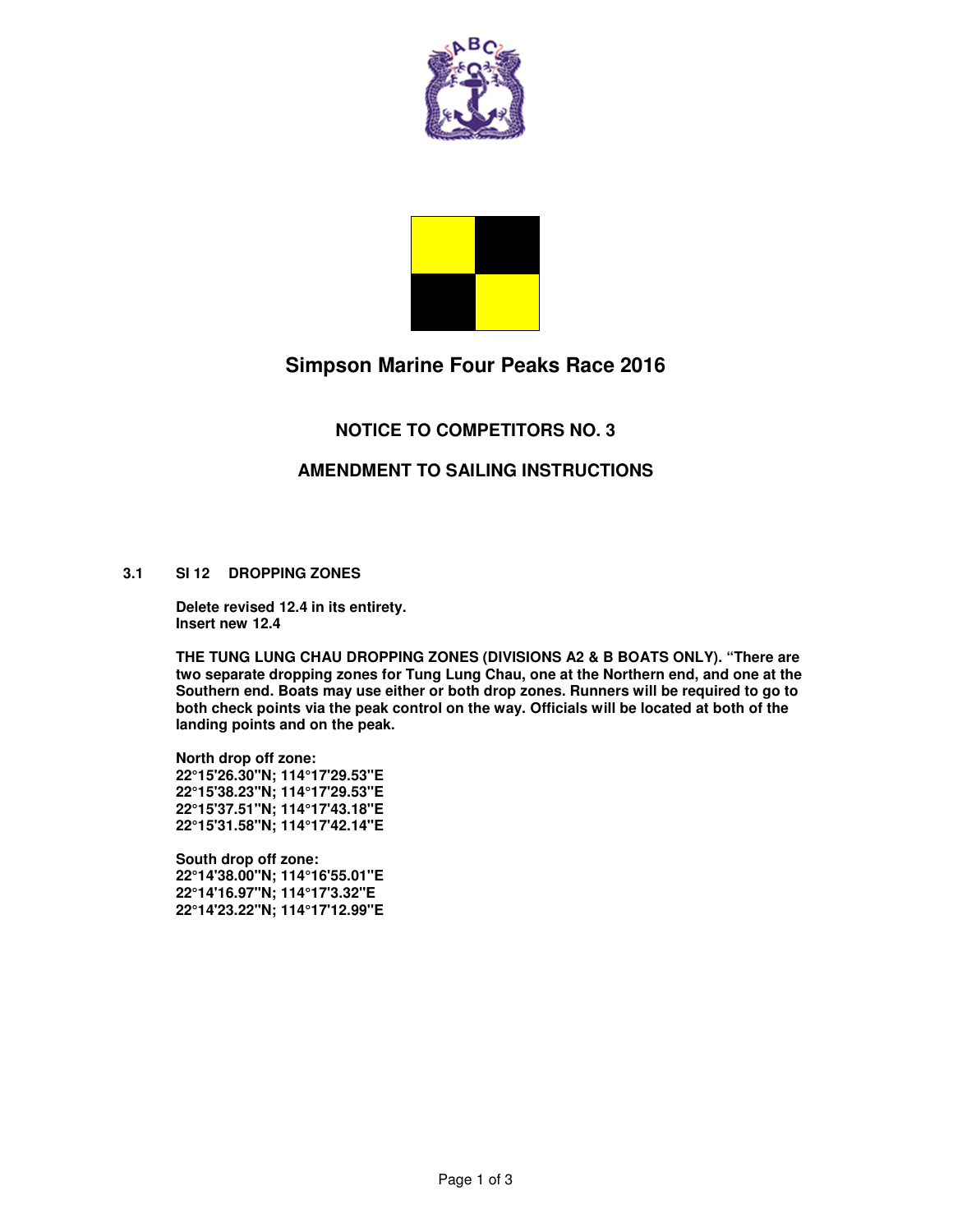

### **NOT FOR NAVIGATION – FOR REFERENCE ONLY**



Page 2 of 3